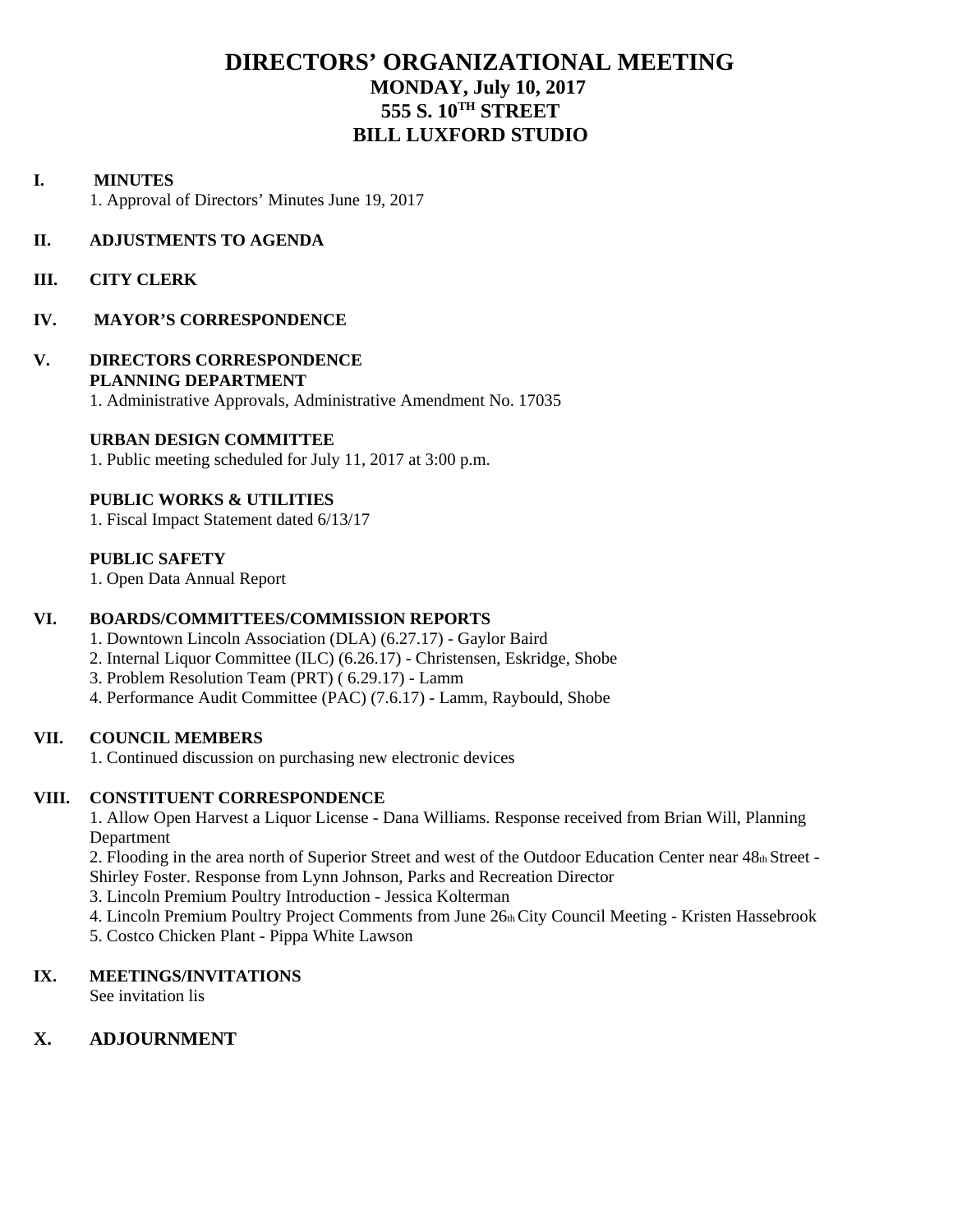# **MINUTES DIRECTORS' MEETING Monday, July 10, 2017**

**Present:** Roy Christensen, Jane Raybould, Cyndi Lamm, Carl Eskridge, Bennie Shobe, Jon Camp, and Leirion Gaylor Baird

**Others Present:** Teresa Meier, City Clerk; Rick Hoppe, Chief of Staff, Mayor's Office. Jeff Kirkpatrick, City Attorney. Dave Landis, Urban Development. Others present but not familiar with names and department heads.

Chair, Roy Christensen opened the meeting at 2:00 p.m.

#### **I. MINUTES**

None due to no Directors' meeting on July 3, 2017 in observance of Independence Day

#### **II. ADJUSTMENTS TO AGENDA -** None

#### **III. CITY CLERK**

Meier Under Public Hearing – Liquor Resolutions, Items 14/15 will be called together.

Under Public Hearing Ordinances –  $2<sup>nd</sup>$  Reading, Items 21/22 will be called together.

Under Public Hearing Ordinances –  $3<sup>rd</sup>$  Reading, Item 26 request to delay action to November 6, 2017.

#### **IV. MAYOR'S OFFICE**

Nicole with Parks and Recreation advised an art license agreement has been issued in regards to art pieces being on loan to the City of Lincoln. The first art exhibition is the display of 5 granite sculptures by Texas artist Jim Huntington. They are on loan at no cost to the City for a period on one year. The second art exhibition is the temporary display of a sculpture in the roundabout at  $14<sup>th</sup>$  and Superior Streets, which is on loan to the City from Robert and Karen Duncan. The sculpture is by Colorado artist James Surls and will be on display for a period of at least two years, following which the sculpture may be replaced by another piece of art work. Together, the pieces may be on temporary display for a period of up to five years.

Artwork from both exhibitions is insured under the City's fine arts insurance policy through Risk Management and the Parks and Recreation Department will be responsible for maintenance during the temporary exhibition period.

Council member Christensen made comment in regards to the constituent concerns the Council has received regarding fireworks in the City of Lincoln. A request was made to Public Safety to prepare a report on the activities that Public Safety engaged in over the  $4<sup>th</sup>$  of July holiday, and calls for service, fires, and injuries.

## **V. BOARDS/COMMITTEES/COMMISSION REPORTS**

#### **1. Downtown Lincoln Association (DLA) – Baird (06.27.17)**

 Baird reported discussion was had on the approval of the budget. Updates to the downtown master plan were discussed. Discussion was also had on the plan UNL has to convert 16<sup>th</sup> Street to a two-way Street and the closure of 17<sup>th</sup> Street and the addition of bike lanes on Vine Street. The concerns of traffic lights on Antelope Valley not being in sync were brought up. Council member Eskridge stated with the overall